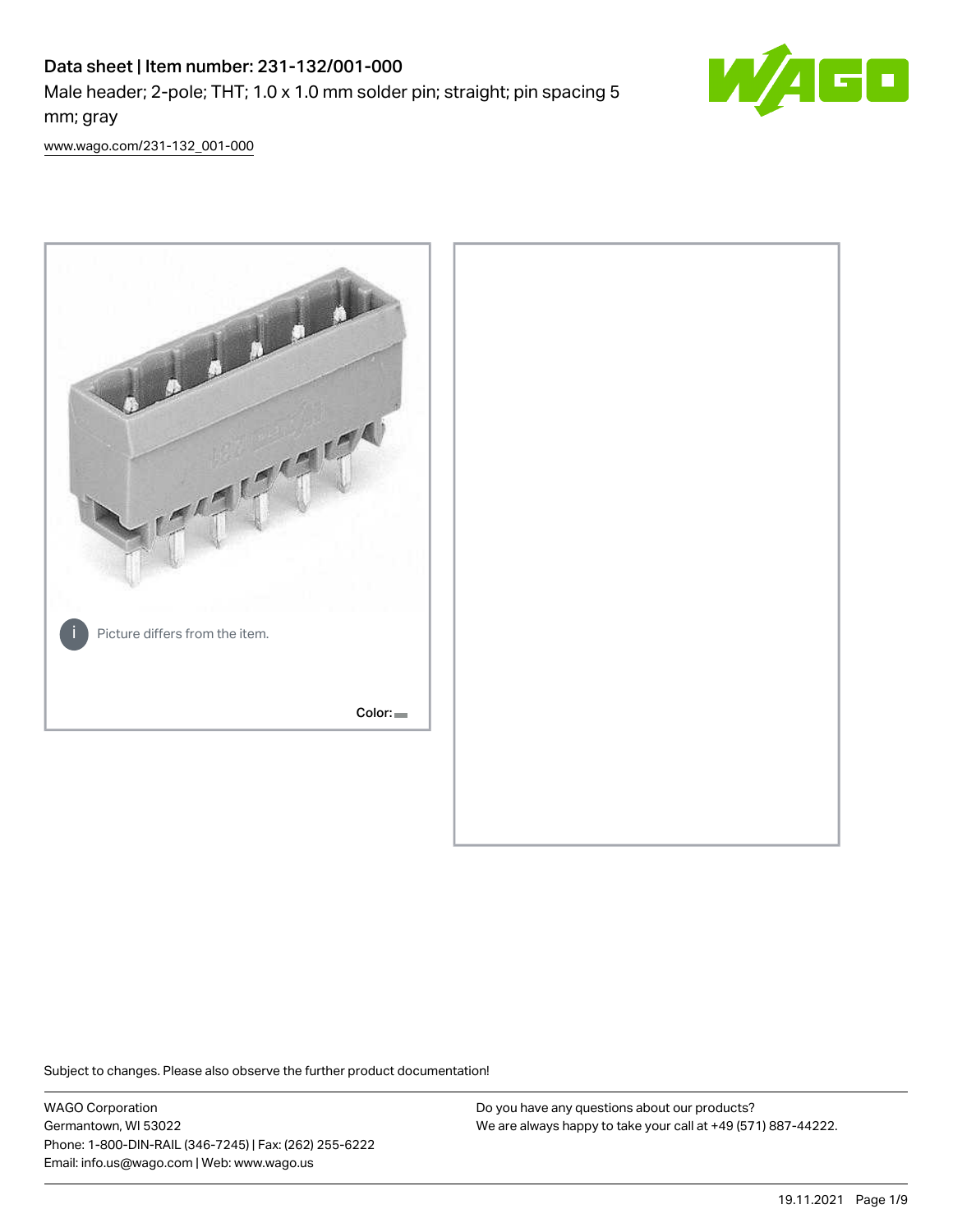

Dimensions in mm

 $L =$  (pole no.  $-1$ ) x pin spacing  $+8.2$  mm

#### Item description

- **Horizontal or vertical PCB mounting via straight or angled solder pins**
- **Pin cross-section: 1 x 1 mm**
- $\blacksquare$ With coding fingers

#### Data Notes

Safety information 1 The MCS – MULTI CONNECTION SYSTEM includes connectors

Subject to changes. Please also observe the further product documentation!  $\nu$ 

WAGO Corporation Germantown, WI 53022 Phone: 1-800-DIN-RAIL (346-7245) | Fax: (262) 255-6222 Email: info.us@wago.com | Web: www.wago.us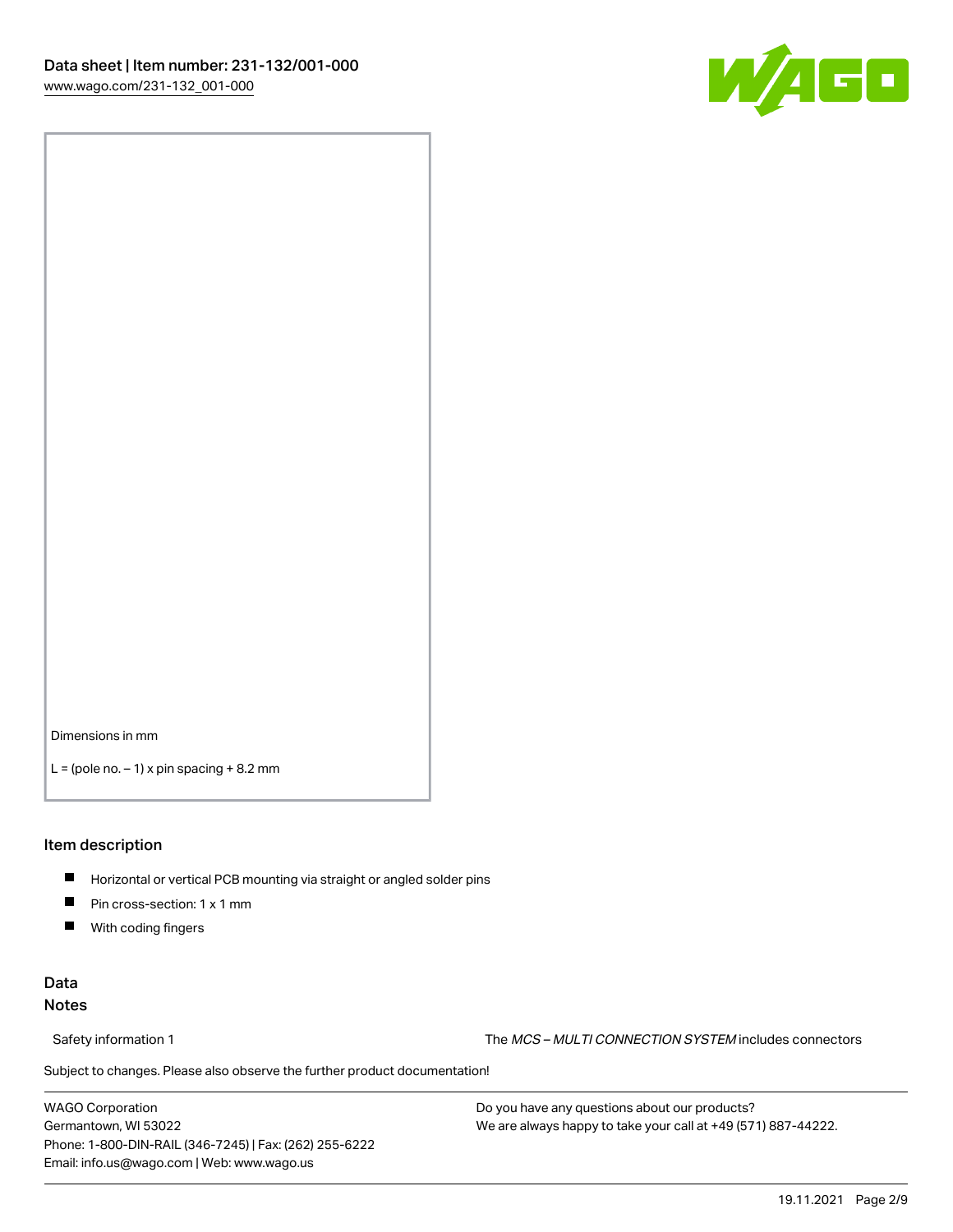

|           | without breaking capacity in accordance with DIN EN 61984. When<br>used as intended, these connectors must not be connected<br>/disconnected when live or under load. The circuit design should<br>ensure header pins, which can be touched, are not live when<br>unmated. |
|-----------|----------------------------------------------------------------------------------------------------------------------------------------------------------------------------------------------------------------------------------------------------------------------------|
| Variants: | Other pole numbers<br>3.8 mm pin projection for male headers with straight solder pins<br>Gold-plated or partially gold-plated contact surfaces<br>Other versions (or variants) can be requested from WAGO Sales or<br>configured at https://configurator.wago.com/        |

#### Electrical data

#### IEC Approvals

| Ratings per                 | IEC/EN 60664-1                                            |
|-----------------------------|-----------------------------------------------------------|
| Rated voltage (III / 3)     | 320 V                                                     |
| Rated surge voltage (III/3) | 4 <sub>k</sub> V                                          |
| Rated voltage (III/2)       | 320 V                                                     |
| Rated surge voltage (III/2) | 4 <sub>k</sub> V                                          |
| Nominal voltage (II/2)      | 630 V                                                     |
| Rated surge voltage (II/2)  | 4 <sub>k</sub> V                                          |
| Rated current               | 12A                                                       |
| Legend (ratings)            | (III / 2) ≙ Overvoltage category III / Pollution degree 2 |

### UL Approvals

| Approvals per                  | UL 1059 |
|--------------------------------|---------|
| Rated voltage UL (Use Group B) | 300 V   |
| Rated current UL (Use Group B) | 10 A    |
| Rated voltage UL (Use Group D) | 300 V   |
| Rated current UL (Use Group D) | 10 A    |

### Ratings per UL

| Rated voltage UL 1977 | 600 V |
|-----------------------|-------|
| Rated current UL 1977 |       |

# CSA Approvals

| Approvals per                   | ~~    |
|---------------------------------|-------|
| Rated voltage CSA (Use Group B) | 3UU 1 |

Subject to changes. Please also observe the further product documentation!

| <b>WAGO Corporation</b>                                | Do you have any questions about our products?                 |
|--------------------------------------------------------|---------------------------------------------------------------|
| Germantown, WI 53022                                   | We are always happy to take your call at +49 (571) 887-44222. |
| Phone: 1-800-DIN-RAIL (346-7245)   Fax: (262) 255-6222 |                                                               |
| Email: info.us@wago.com   Web: www.wago.us             |                                                               |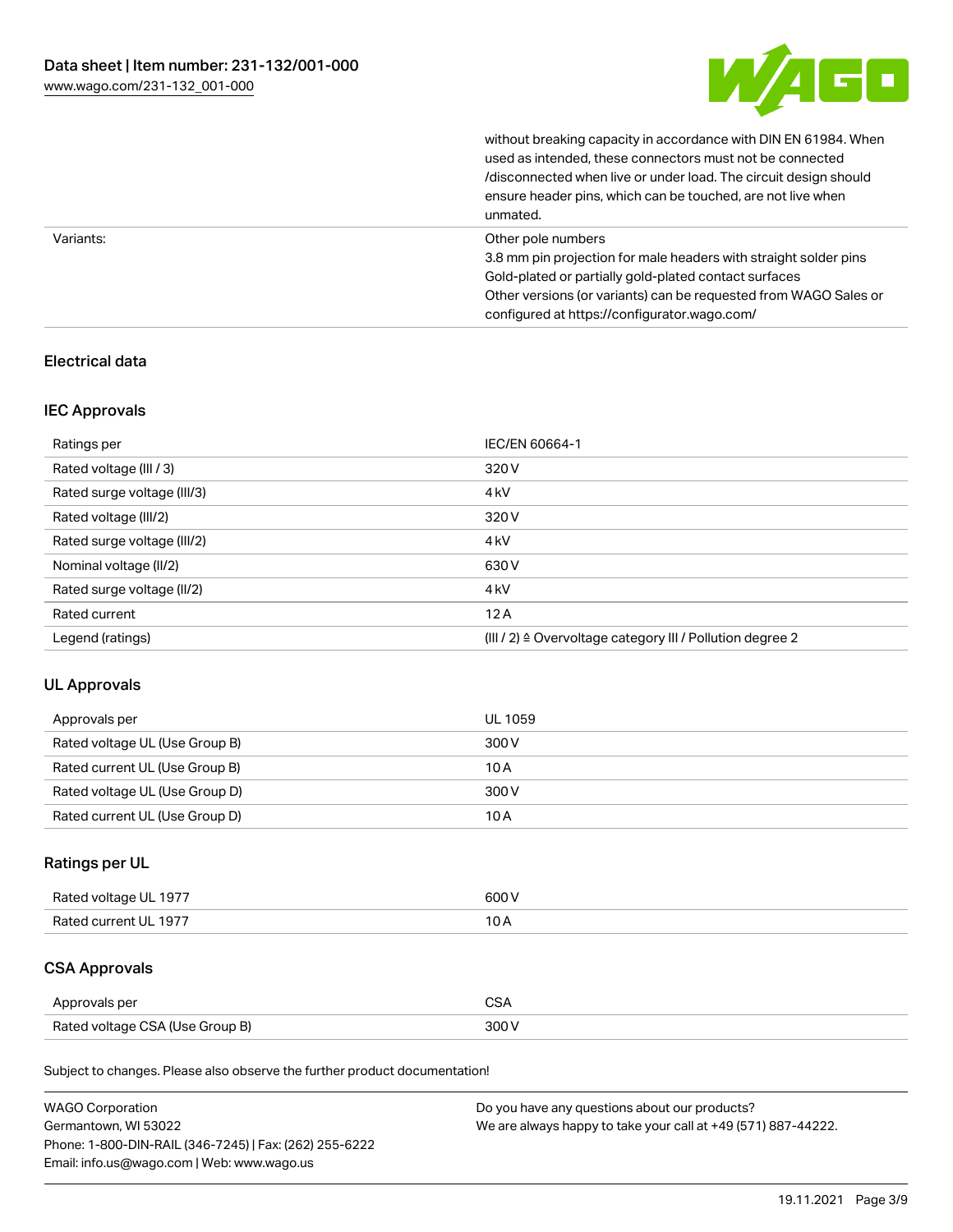[www.wago.com/231-132\\_001-000](http://www.wago.com/231-132_001-000)



| Rated current CSA (Use Group B) | 10 A  |
|---------------------------------|-------|
| Rated voltage CSA (Use Group D) | 300 V |
| Rated current CSA (Use Group D) | 10 A  |

#### Connection data

| Total number of potentials |  |
|----------------------------|--|
| Number of connection types |  |
| Number of levels           |  |

#### Connection 1

#### Physical data

| Pin spacing                          | 5 mm / 0.197 inch          |
|--------------------------------------|----------------------------|
| Width                                | 13.2 mm / 0.52 inch        |
| Height                               | 17 mm / 0.669 inch         |
| Height from the surface              | 12 mm / 0.472 inch         |
| Depth                                | 8.4 mm / 0.331 inch        |
| Solder pin length                    | 5 <sub>mm</sub>            |
| Solder pin dimensions                | $1 \times 1$ mm            |
| Drilled hole diameter with tolerance | $1.4$ <sup>(+0.1)</sup> mm |

#### Plug-in connection

| Contact type (pluggable connector) | Male connector/plug |
|------------------------------------|---------------------|
| Connector (connection type)        | for PCB             |
| Mismating protection               | No                  |
| Mating direction to the PCB        | $90^{\circ}$        |
| Locking of plug-in connection      | Without             |

### PCB contact

| PCB Contact                         | тнт                                      |
|-------------------------------------|------------------------------------------|
| Solder pin arrangement              | over the entire male connector (in-line) |
| Number of solder pins per potential |                                          |

Subject to changes. Please also observe the further product documentation!

WAGO Corporation Germantown, WI 53022 Phone: 1-800-DIN-RAIL (346-7245) | Fax: (262) 255-6222 Email: info.us@wago.com | Web: www.wago.us Do you have any questions about our products? We are always happy to take your call at +49 (571) 887-44222.

19.11.2021 Page 4/9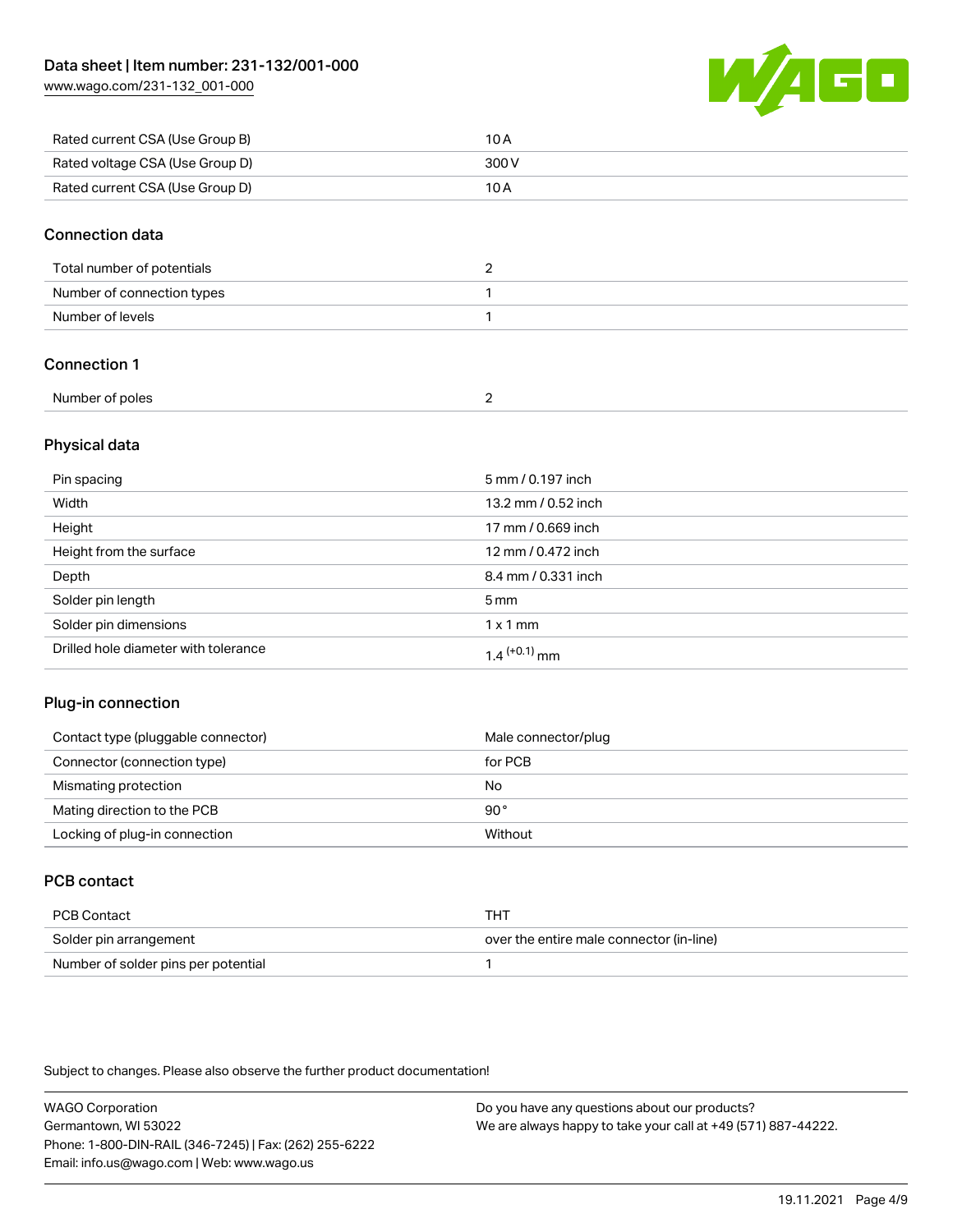

#### Material data

| Color                       | gray                                   |
|-----------------------------|----------------------------------------|
| Material group              |                                        |
| Insulation material         | Polyamide (PA66)                       |
| Flammability class per UL94 | V0                                     |
| Contact material            | Electrolytic copper (E <sub>Cu</sub> ) |
| Contact plating             | tin-plated                             |
| Fire load                   | $0.016$ MJ                             |
| Weight                      | 0.8g                                   |
|                             |                                        |

#### Environmental requirements

| Limit temperature range | . +100 °C<br>-60 |
|-------------------------|------------------|
|-------------------------|------------------|

### Commercial data

| Product Group         | 3 (Multi Conn. System) |
|-----------------------|------------------------|
| PU (SPU)              | 200 Stück              |
| Packaging type        | box                    |
| Country of origin     | PL                     |
| <b>GTIN</b>           | 4044918862837          |
| Customs tariff number | 8536694040             |

#### Approvals / Certificates

#### Country specific Approvals

| Logo | Approval                               | <b>Additional Approval Text</b> | Certificate<br>name |
|------|----------------------------------------|---------------------------------|---------------------|
|      | CВ<br>DEKRA Certification B.V.         | IEC 61984                       | NL-39756            |
|      | <b>CSA</b><br>DEKRA Certification B.V. | C <sub>22.2</sub>               | 1466354             |

#### Ship Approvals

|      |                             |                                 | Certificate |
|------|-----------------------------|---------------------------------|-------------|
| Logo | Approval                    | <b>Additional Approval Text</b> | name        |
|      | <b>ABS</b>                  | $\overline{\phantom{0}}$        | -19         |
|      | American Bureau of Shipping |                                 | HG1869876-  |

Subject to changes. Please also observe the further product documentation!

| <b>WAGO Corporation</b>                                | Do you have any questions about our products?                 |
|--------------------------------------------------------|---------------------------------------------------------------|
| Germantown, WI 53022                                   | We are always happy to take your call at +49 (571) 887-44222. |
| Phone: 1-800-DIN-RAIL (346-7245)   Fax: (262) 255-6222 |                                                               |
| Email: info.us@wago.com   Web: www.wago.us             |                                                               |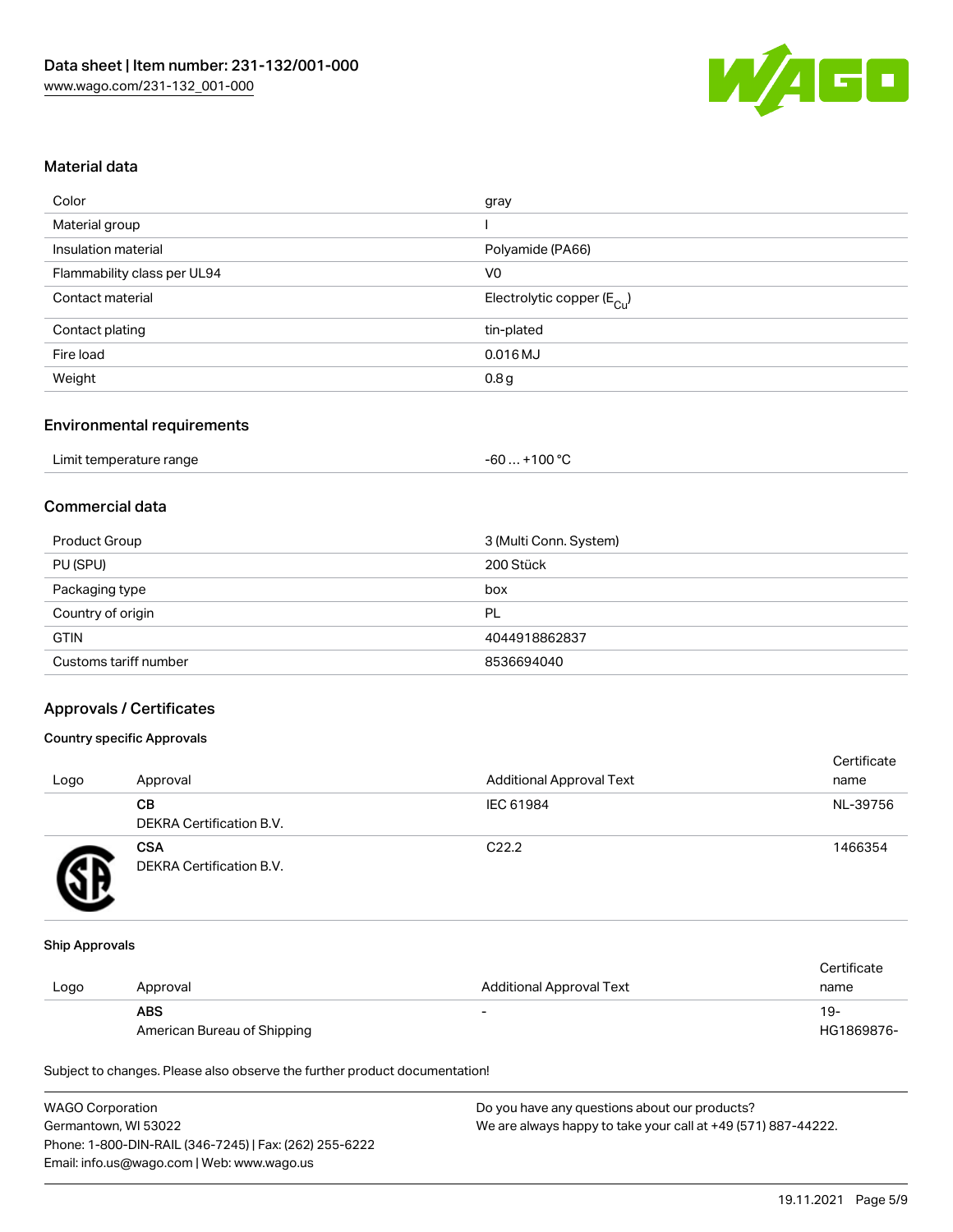

| ABS                 |                                        |                                 | <b>PDA</b>  |
|---------------------|----------------------------------------|---------------------------------|-------------|
|                     | BV                                     | IEC 60998                       | 11915/D0    |
|                     | Bureau Veritas S.A.                    |                                 | BV          |
| <b>BUNEAU</b>       |                                        |                                 |             |
|                     | <b>DNV GL</b>                          | $\overline{\phantom{a}}$        | TAE000016Z  |
|                     | Det Norske Veritas, Germanischer Lloyd |                                 |             |
| <b>UL-Approvals</b> |                                        |                                 |             |
|                     |                                        |                                 | Certificate |
| Logo                | Approval                               | <b>Additional Approval Text</b> | name        |
|                     | UL                                     | <b>UL 1059</b>                  | E45172      |
| J                   | Underwriters Laboratories Inc.         |                                 |             |

UR Underwriters Laboratories Inc. UL 1977 E45171

# Counterpart

| Item no.231-102/026-000<br>Female plug; 2-pole; 12 AWG max; pin spacing 5 mm; 1 conductor per pole; gray                                                                                              | www.wago.com/231-102<br>$1026 - 000$  |
|-------------------------------------------------------------------------------------------------------------------------------------------------------------------------------------------------------|---------------------------------------|
| Item no.231-2102/026-000<br>2-conductor female connector; Push-in CAGE CLAMP <sup>®</sup> ; 2.5 mm <sup>2</sup> ; Pin spacing 5 mm; 2-pole; with<br>integrated end plate; 2,50 mm <sup>2</sup> ; gray | www.wago.com/231-2102<br>/026-000     |
| Item no.231-2102/037-000<br>2-conductor female connector; Push-in CAGE CLAMP®; 2.5 mm <sup>2</sup> ; Pin spacing 5 mm; 2-pole; Lateral<br>locking levers; 2,50 mm <sup>2</sup> ; gray                 | www.wago.com/231-2102<br>/037-000     |
| Item no.2231-102/026-000<br>Female plug; 2-pole; push-button; s12 AWG max; pin spacing 5 mm; 1-conductor per pole; gray                                                                               | www.wago.com/2231-102<br>$/026 - 000$ |
| Item no.2231-102/031-000<br>Female plug; 2-pole; push-button; mounting flange; 12 AWG max; pin spacing 5 mm; 1-conductor per<br>pole; gray                                                            | www.wago.com/2231-102<br>$/031 - 000$ |
| Item no.2231-102/037-000<br>Female plug; 2-pole; push-button; locking lever; 12 AWG max; pin spacing 5 mm; 1-conductor per pole;<br>gray                                                              | www.wago.com/2231-102<br>/037-000     |
| Item no.2231-102/102-000                                                                                                                                                                              | www.wago.com/2231-102                 |
| Subject to changes. Please also observe the further product documentation!                                                                                                                            |                                       |

WAGO Corporation Germantown, WI 53022 Phone: 1-800-DIN-RAIL (346-7245) | Fax: (262) 255-6222 Email: info.us@wago.com | Web: www.wago.us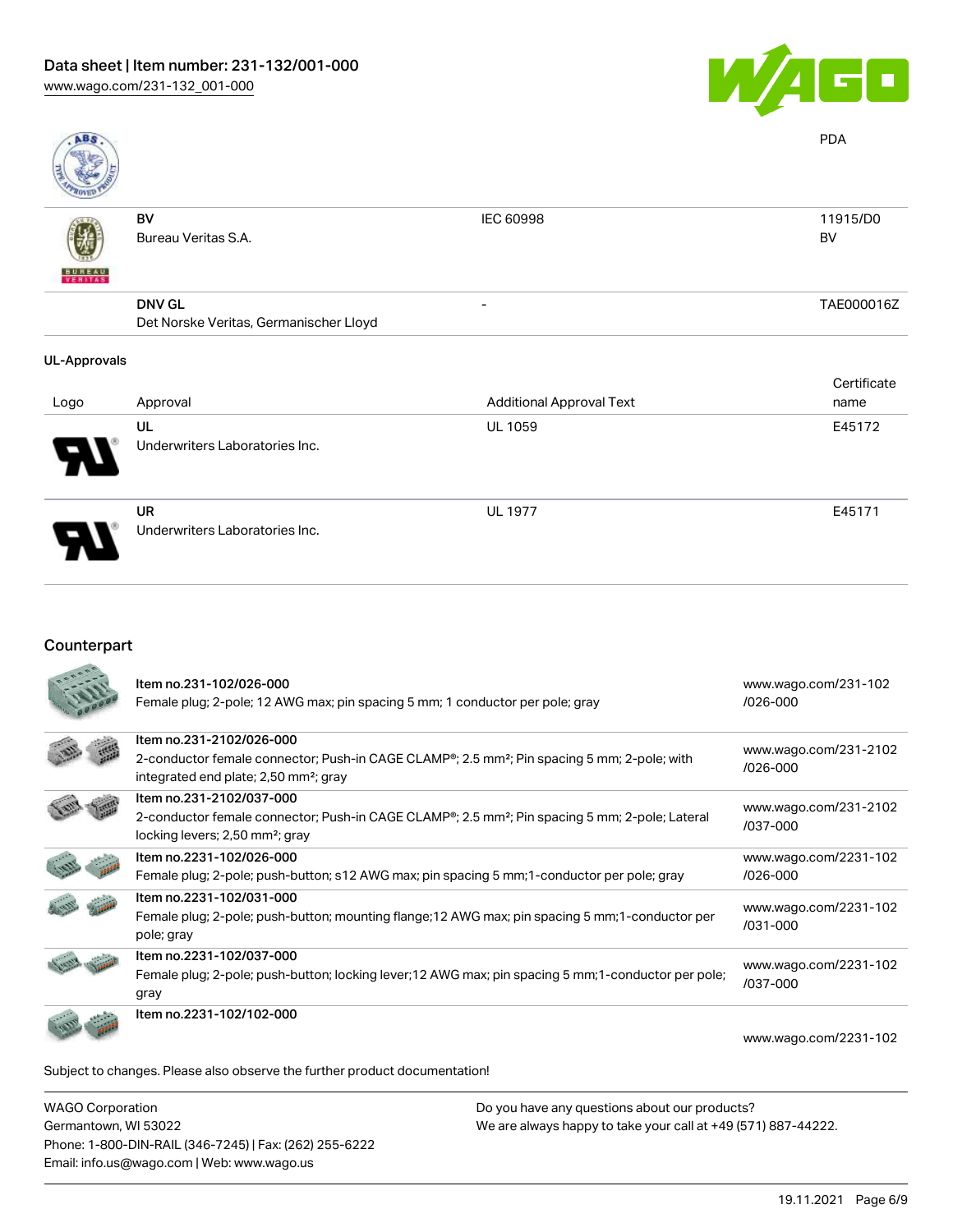# Data sheet | Item number: 231-132/001-000

[www.wago.com/231-132\\_001-000](http://www.wago.com/231-132_001-000)



|                                                      | Female plug; 2-pole; push-button; with integrated end plate; 12 AWG max; pin spacing 5 mm; 1-<br>conductor per pole; gray                                                 | $/102 - 000$                     |
|------------------------------------------------------|---------------------------------------------------------------------------------------------------------------------------------------------------------------------------|----------------------------------|
|                                                      | Item no.231-102/031-000                                                                                                                                                   | www.wago.com/231-102             |
|                                                      | Female plug; 2-pole; mounting flange; 12 AWG max; pin spacing 5 mm; 1 conductor per pole; gray                                                                            | /031-000                         |
|                                                      | Item no.231-102/037-000<br>Female plug; 2-pole; locking lever; 12 AWG max; pin spacing 5 mm; 1 conductor per pole; gray                                                   | www.wago.com/231-102<br>/037-000 |
|                                                      | Item no.232-102/026-000<br>1-conductor female connector, angled; CAGE CLAMP®; 2.5 mm <sup>2</sup> ; Pin spacing 5 mm; 2-pole; 2,50 mm <sup>2</sup> ;<br>gray              | www.wago.com/232-102<br>/026-000 |
|                                                      | Item no.231-102/102-000<br>Female plug; 2-pole; with integrated end plate; 12 AWG max; pin spacing 5 mm; 1 conductor per pole;<br>gray                                    | www.wago.com/231-102<br>/102-000 |
|                                                      | Item no.232-202/026-000<br>1-conductor female connector, angled; CAGE CLAMP <sup>®</sup> ; 2.5 mm <sup>2</sup> ; Pin spacing 5 mm; 2-pole; 2,50 mm <sup>2</sup> ;<br>gray | www.wago.com/232-202<br>/026-000 |
| Optional accessories<br>Coding<br>Intermediate plate |                                                                                                                                                                           |                                  |
|                                                      | Item no.: 231-500<br>Spacer; for formation of groups; light gray                                                                                                          | www.wago.com/231-500             |

### **Coding**

Item no.: 231-129 nem no.. 231-129<br>Coding key; snap-on type; light gray [www.wago.com/231-129](http://www.wago.com/231-129)

#### Downloads Documentation

Email: info.us@wago.com | Web: www.wago.us

| Additional information                                                     |                                                               |               |          |
|----------------------------------------------------------------------------|---------------------------------------------------------------|---------------|----------|
| Technical explanations                                                     | 2019 Apr 3                                                    | pdf<br>2.0 MB | Download |
|                                                                            |                                                               |               |          |
| <b>CAD files</b>                                                           |                                                               |               |          |
| CAD data                                                                   |                                                               |               |          |
| 2D/3D Models 231-132/001-000                                               |                                                               | <b>URL</b>    | Download |
| <b>CAE</b> data                                                            |                                                               |               |          |
| EPLAN Data Portal 231-132/001-000                                          |                                                               | <b>URL</b>    | Download |
| Subject to changes. Please also observe the further product documentation! |                                                               |               |          |
| <b>WAGO Corporation</b>                                                    | Do you have any questions about our products?                 |               |          |
| Germantown, WI 53022                                                       | We are always happy to take your call at +49 (571) 887-44222. |               |          |
| Phone: 1-800-DIN-RAIL (346-7245)   Fax: (262) 255-6222                     |                                                               |               |          |

19.11.2021 Page 7/9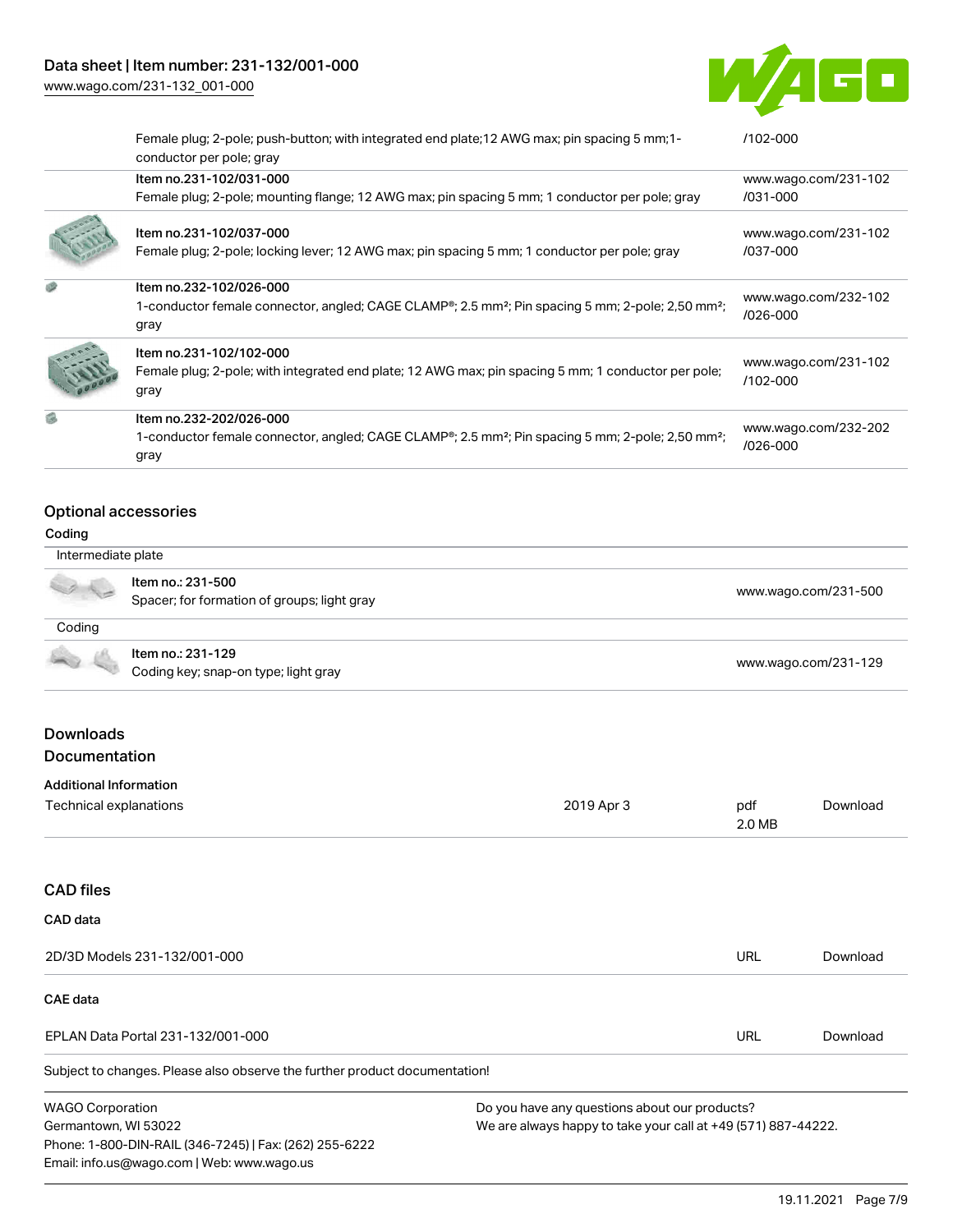

| EPLAN Data Portal 231-132/001-000<br>PCB Design<br>Symbol and Footprint 231-132/001-000<br>CAx data for your PCB design, consisting of "schematic symbols and PCB footprints",<br>allow easy integration of the WAGO component into your development environment. | URL<br><b>URL</b> | Download |
|-------------------------------------------------------------------------------------------------------------------------------------------------------------------------------------------------------------------------------------------------------------------|-------------------|----------|
|                                                                                                                                                                                                                                                                   |                   |          |
|                                                                                                                                                                                                                                                                   |                   |          |
|                                                                                                                                                                                                                                                                   |                   | Download |
|                                                                                                                                                                                                                                                                   |                   |          |
| Supported formats:                                                                                                                                                                                                                                                |                   |          |
| H.<br>Accel EDA 14 & 15                                                                                                                                                                                                                                           |                   |          |
| Altium 6 to current version                                                                                                                                                                                                                                       |                   |          |
| ш<br>Cadence Allegro                                                                                                                                                                                                                                              |                   |          |
| П<br>DesignSpark                                                                                                                                                                                                                                                  |                   |          |
| Eagle Libraries                                                                                                                                                                                                                                                   |                   |          |
| KiCad<br>П                                                                                                                                                                                                                                                        |                   |          |
| П<br>Mentor Graphics BoardStation                                                                                                                                                                                                                                 |                   |          |
| Ш<br>Mentor Graphics Design Architect                                                                                                                                                                                                                             |                   |          |
| Mentor Graphics Design Expedition 99 and 2000                                                                                                                                                                                                                     |                   |          |
| $\blacksquare$<br>OrCAD 9.X PCB and Capture                                                                                                                                                                                                                       |                   |          |
| П<br>PADS PowerPCB 3, 3.5, 4.X, and 5.X                                                                                                                                                                                                                           |                   |          |
| $\blacksquare$<br>PADS PowerPCB and PowerLogic 3.0                                                                                                                                                                                                                |                   |          |
| П<br>PCAD 2000, 2001, 2002, 2004, and 2006                                                                                                                                                                                                                        |                   |          |
| ш<br>Pulsonix 8.5 or newer                                                                                                                                                                                                                                        |                   |          |
| ×.<br><b>STL</b>                                                                                                                                                                                                                                                  |                   |          |
| 3D STEP                                                                                                                                                                                                                                                           |                   |          |
| TARGET 3001!<br>ш                                                                                                                                                                                                                                                 |                   |          |
| ш<br>View Logic ViewDraw                                                                                                                                                                                                                                          |                   |          |
| Quadcept<br>п                                                                                                                                                                                                                                                     |                   |          |
| Zuken CadStar 3 and 4                                                                                                                                                                                                                                             |                   |          |
| Zuken CR-5000 and CR-8000<br>ш                                                                                                                                                                                                                                    |                   |          |

#### Environmental Product Compliance

#### Compliance Search

Subject to changes. Please also observe the further product documentation!

WAGO Corporation Germantown, WI 53022 Phone: 1-800-DIN-RAIL (346-7245) | Fax: (262) 255-6222 Email: info.us@wago.com | Web: www.wago.us